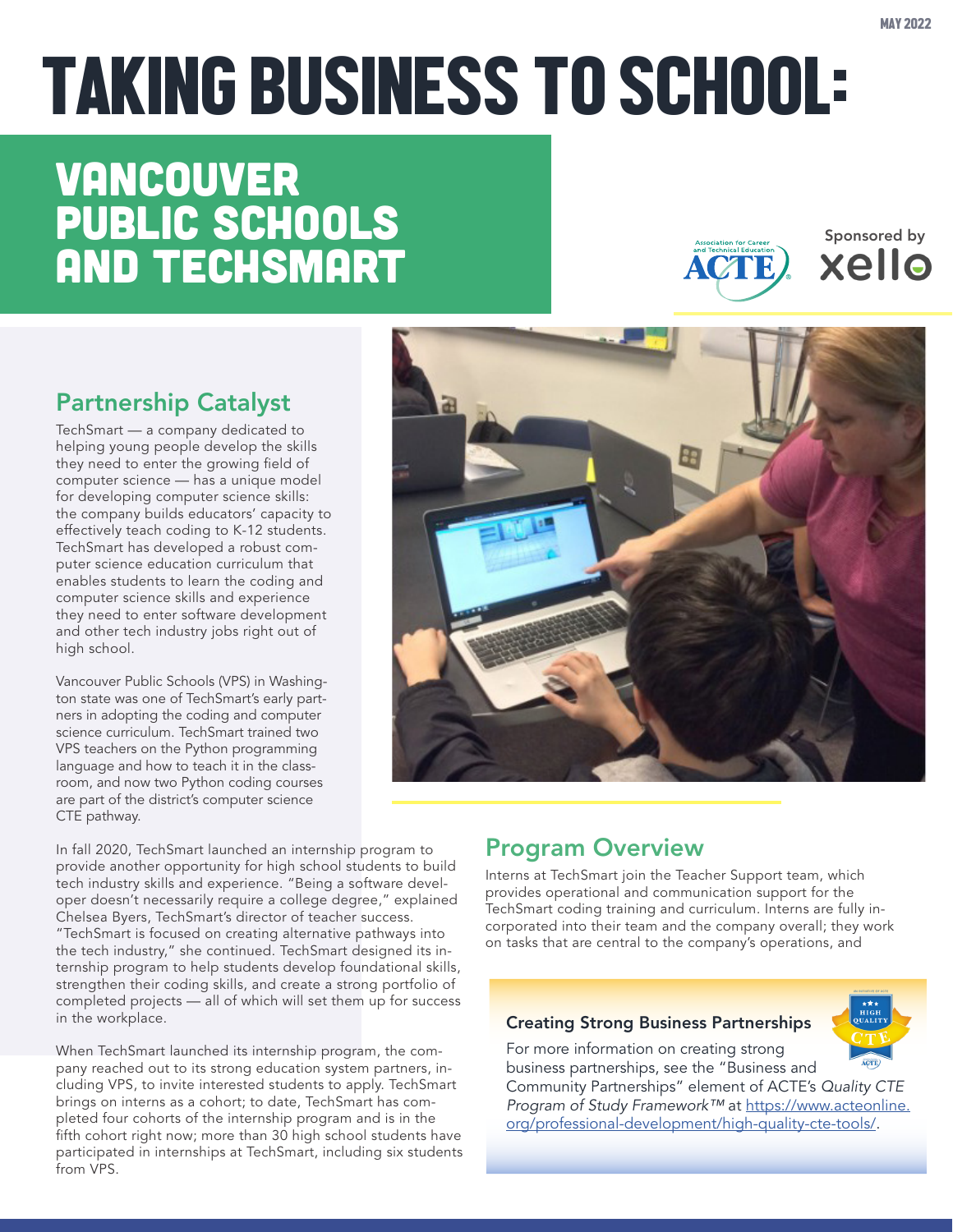#### TAKING BUSINESS TO SCHOOL:

## Vancouver Public Schools and TechSmart

full-time staff work in collaboration with the interns as team members. Examples of recent tasks completed by interns include developing short videos and posters to help teachers recruit students for coding classes, providing quality assurance (QA) on curriculum documents, and developing solution code so teachers have examples of multiple solutions to the same coding problem. These tasks are typical work assignments for junior software developers, which allows interns to gain early experience doing entry-level coding work.

Each TechSmart internship cohort lasts for 12 weeks, and interns work five to ten hours per week. The value of the cohort model is that the interns have a built-in peer group; they can talk to each other about what they're learning and any challenges they're facing. The intern cohort meets weekly to discuss topics that are relevant to tasks the interns are working on, or foundational skills like time management. In addition, each intern meets weekly with their mentor to discuss the intern's workload and tasks, receive feedback on completed work, and talk about career development.

In addition to building their skills and experience in coding, TechSmart interns develop critical foundational and professional skills

that will prepare them to be successful in future tech industry jobs. They learn how to use standard office communication and file sharing systems, along with task and project management software that is commonly used in the tech industry. Interns learn how to participate effectively in team and check-in meetings, including developing agendas for these meetings to ensure the time is used efficiently. In addition, interns become comfortable taking initiative and managing their own work.

TechSmart is a fully remote company; all of its full-time employees work remotely, and interns work remotely as well. It can be challenging at first for interns to ask questions and reach out for help in a remote work environment, but their mentors and the internship coordinator help interns learn when and how to ask for help to ensure they can complete their tasks successfully. Interns build the critical skill of breaking down a project into manageable pieces; their mentors help students learn how to break down and manage their workflow, which is a critical skill for software developers. Finally, the TechSmart internship helps students build confidence in themselves and their abilities through successfully completing tasks that support the company's overall operations — and ultimately help other students learn about coding.

VPS has a robust structure for its internships and other workbased learning experiences. VPS provides work readiness

# **VOICES FROM THE FIELD**

Tracey Scharmann is the career connected learning coordinator at Vancouver Public Schools. In this role, she oversees all career development activities for the district. Scharmann works with counselors and teachers at VPS high schools to ensure students have access to high-quality career exploration and development activities. She also works with business partners to develop internships and other opportunities to strengthen partnerships between business and education.

VPS centralized its career connected learning activities by creating one position at the district level to coordinate all work-based learning activities across its schools. This centralized structure reduces the burden on counselors at each school and promotes equity by ensuring that all students in the district have access to the same career development opportunities. In addition, the centralized position makes it easier for business partners since they have a single point of contact at VPS rather than with different contacts at each school. Scharmann manages the district's career exploration activities using Xello's career readiness platform. She also uses the platform to promote career development events and internships. Students can search for internships and events in their career fields of interest and even apply for internships through the platform.

Scharmann is a passionate advocate for business-education partnerships that strengthen the connection between the classroom and the workplace. When Scharmann talks with local employers, she emphasizes that they can partner with CTE programs to create a pipeline of talent; many students want to enter the workforce right after high school, and CTE programs can prepare students for careers. Scharmann explains that internships in particular help students explore their career options and develop the skills and gain real-world experiences they need for the world of work. "Students find their passion when they're doing real-world work," says Scharmann. "When they meet with their mentor and learn how to break down the work to complete a project, that's where students gain all the knowledge they can't get in the classroom."

> training, and students are required to complete 30 hours of this training before beginning an internship experience. Students are introduced to foundational workplace skills, including self-advocacy, receiving feedback, completing timesheets, interviewing skills, and more. The work readiness training sessions ensure that students have a basic understanding of workplace expectations and behaviors they will need to be familiar with on their very first day as an intern.

In addition to preparing students for their internships, VPS also requires its business partners to prepare ahead of time. Each business that hosts student interns completes a partnership agreement with VPS before the internship begins. The partnership agreement outlines roles, responsibilities, and expectations of the business for the internship program. For example, the partnership agreement states that business partners will provide

Learn more about ACTE's *Coalition for Workforce Development Through CTE*,



which is addressing the skills gap challenge, at<https://www.acteonline.org/partners/wfd-cte/>.